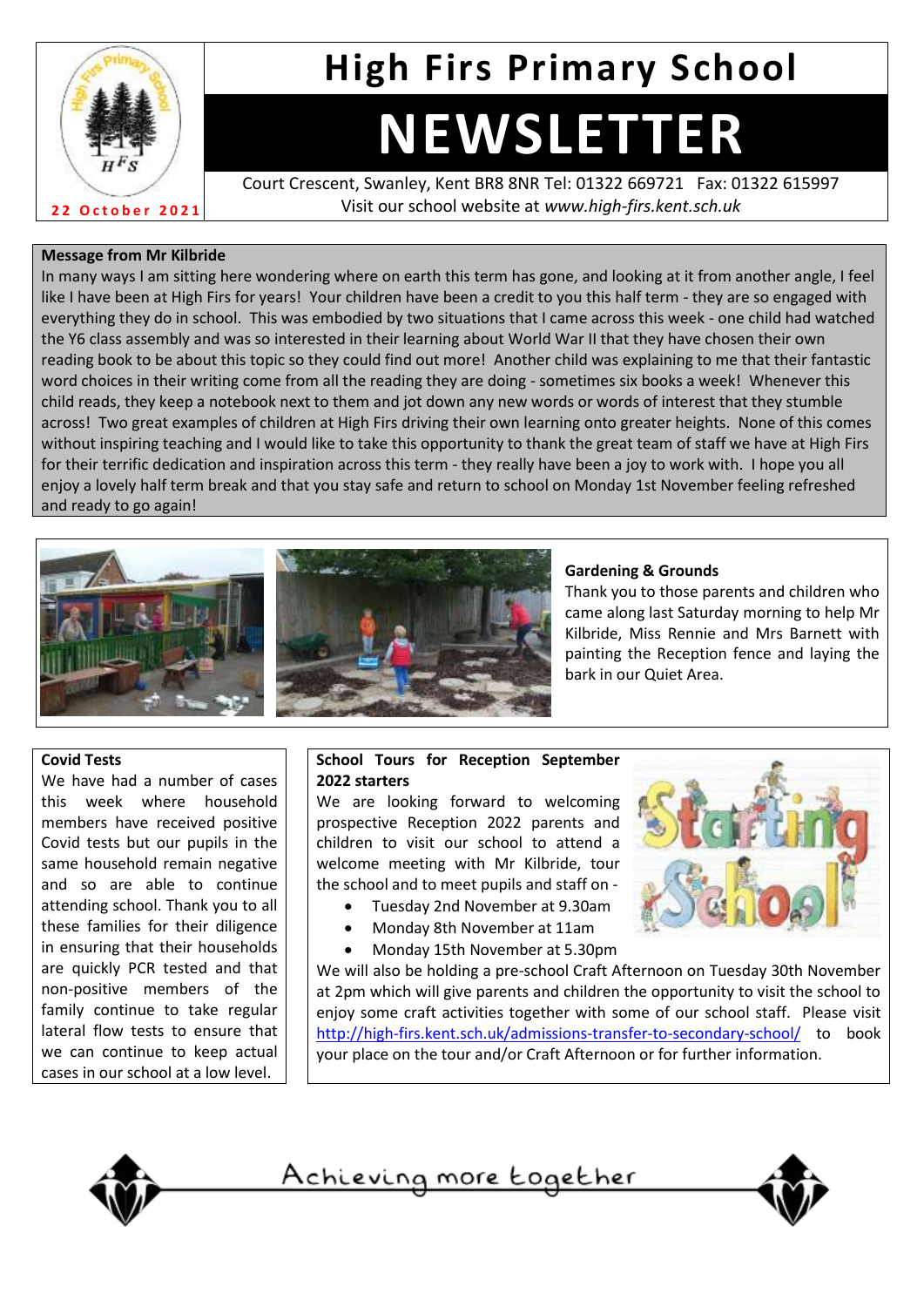

#### **Reconnect Rainbow Challenge**

The "My Reconnect Rainbow Challenge" is a chance to rediscover some of the activities we have missed over the last 18 months! The challenge is designed to remind us of all the great things in our lives: family, friends, health, opportunities to learn new things, our communities, sports ... and most of all, a bright future. Visit<https://www.kentschoolgames.com/resources/process/download/27326> for lots of activities to do over half term.

#### **Clubs after half-term**

Due to the dark nights drawing in after half-term please could we ask that arrangements are made for children in Year 5 & 6 who are attending after-school clubs to be collected at 4.15pm rather than being given permission to walk home unsupervised.

#### **Poppy Appeal**

As well as paper poppies, a variety of other items will also be available in school from Monday 1<sup>st</sup> November in return for the children's donations towards this year's British Legion Poppy Appeal. Thank you for your continued support of this very worthwhile cause.



#### **December dates**

We know parents like to get the dates for our Christmas events in their diaries! We are now making final arrangements for these and will update you with confirmed information as soon as possible.

#### **Year 6 Parents applying for Secondary School places in Kent**

Applications for Year 6 children moving to secondary school in 2022 opened on 1st September 2021 and close at midnight on 1 November 2021. Please visit [www.kent.gov.uk/secondaryadmissions](http://www.kent.gov.uk/secondaryadmissions) for more information and ensure that you complete your application by the deadline.



#### **Farewells**

We will be saying goodbye and good luck to Mr Webb as he leaves our Breakfast Club, After School Club and Midday teams next month. We wish him well in his new ventures. After many years at High Firs, Mrs Rumsey will also be leaving us at the end of the Autumn Term; we will miss her but wish her all

the very best for her very well-deserved retirement!



<u>Achieving more together</u>

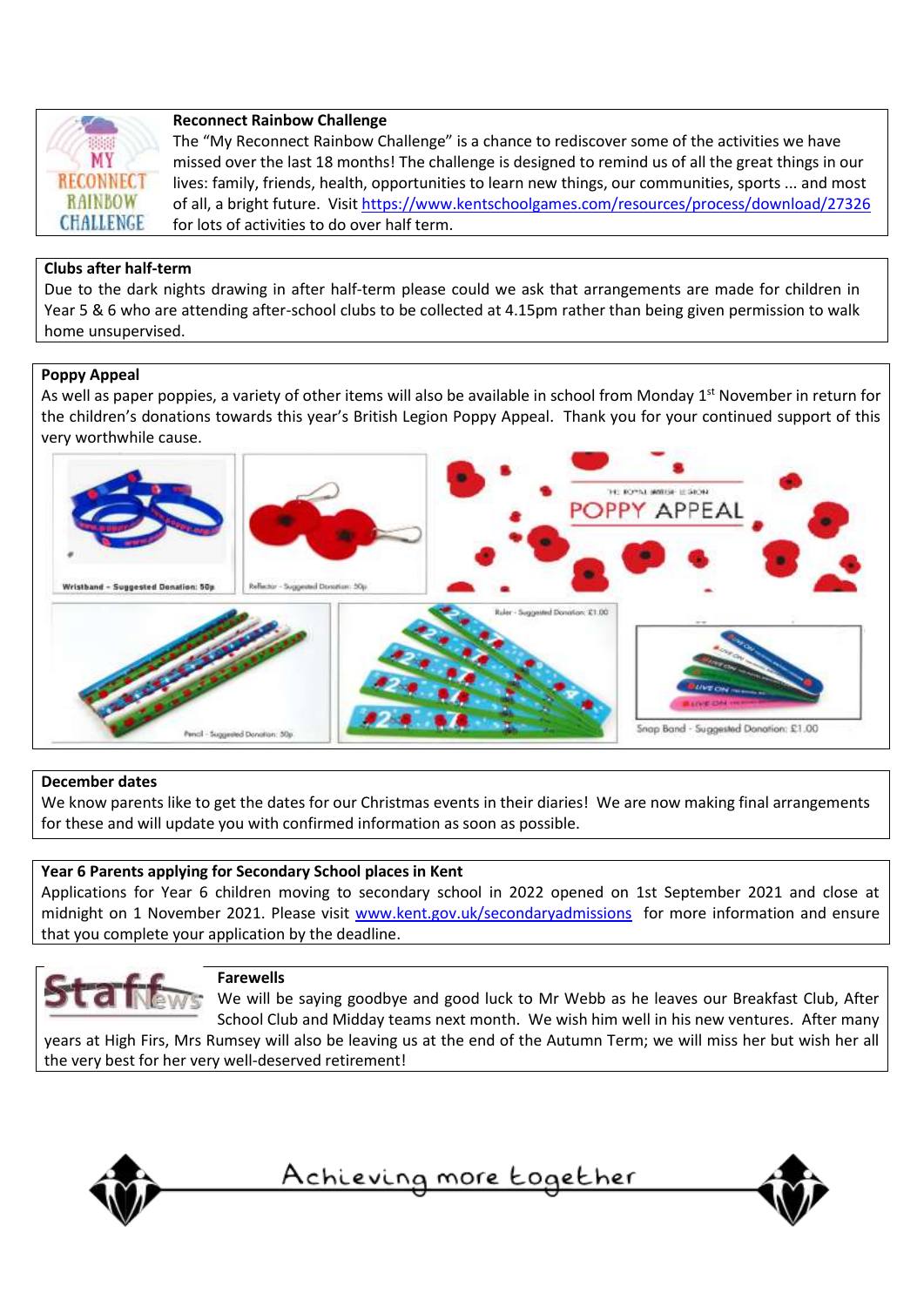

Lights the when you're **Not**  $in$  the  $000$ 

#### **Walk with Amal**

Our children in Years 4, 5 and 6 have been following the journey of Amal, a 3.5 metre tall puppet of a young girl who is travelling over 8,000km from Syria to Manchester to raise awareness of the plight of child refugees. Amal arrived in Britain this week and there are lots of opportunities for you over the coming weekend to see her in London before she makes the last leg of her journey to finally reach her destination –

*Saturday 23rd October* 10am - St Paul's Cathedral 1pm - Shakespeare's Globe 4pm - Southbank Centre 5.45pm - The National Theatre 7pm - Somerset House *Sunday 24th October*  11am – Victoria & Albert Museum 4pm – Trafalgar Square 7pm – The Roundhouse, Camden *Monday 25th October* 2pm – Westminster Cathedral



Many of these events are free or you can see Amal as she arrives. Visit <https://www.walkwithamal.org/> for more information. Please do send us your photos if you do go to see her – we would love to see them!

#### **Special Mentions**

This week, our special mentions go to:

- Mason T super shape hunting!
- Sabiha M reading her CVC words.
- Emily S lovely handwriting and using adjectives in English.
- Edward S using his knowledge of number bonds to solve problems.
- Ellie R a detailed and informative poster about the Blue Whale.
- Demi B her enthusiasm for all areas of learning and the curriculum.
- Daisy  $W$  always making the right choices and working hard.
- Amy V always challenging herself in Maths.
- Jessica T fantastic facts about Sir Francis Drake, beautifully presented.
- Sam W well-presented "wow" facts about conkers.
- Beau  $B a$  lovely repeating pattern design inspired by the work of William Morris.
- Kyla  $T$  her fantastic effort with long division.
- Veda T her creative periscope made from Lego.
- Alec G his brilliant Blitz setting description.

#### **Register Rabbit**

Congratulations to this week's winners of Register Rabbit for their excellent attendance:

RECEPTION YEAR 6

<u>Achieving more together</u>